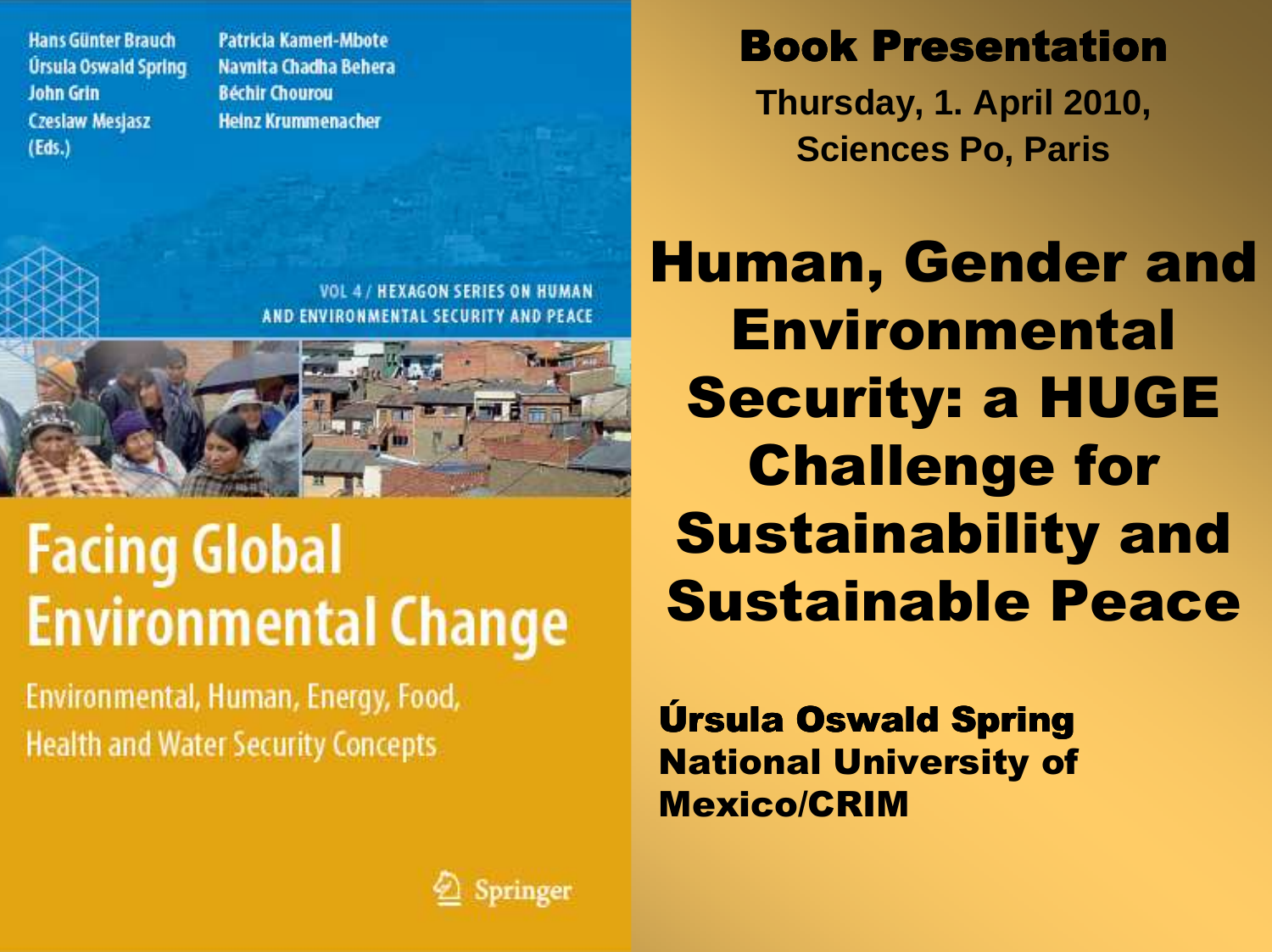1. Securitization of Global Change<br>2. Burget of Global Change 2. HUGE: Human, Gender and Environmental security 3. Obstacles: Social Vulnerability4. Gender Security 5. Holistic Sustainability6. Sustainable Peace7. Conclusions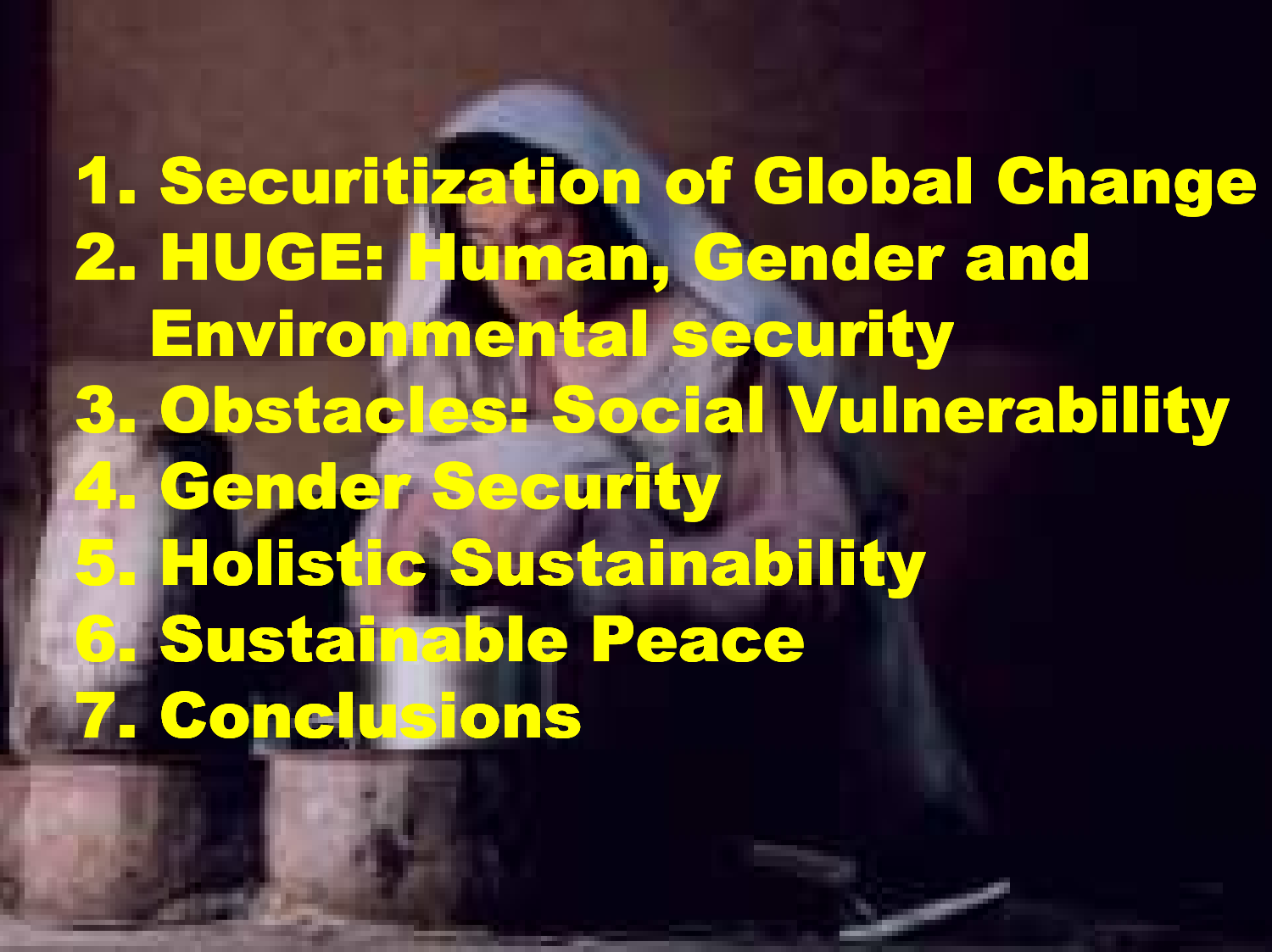## 1. Securitization of Global Change

- **Securitization**: as an **inter-subjective** understanding is constructed through discursive & political processes to transform something into an existential threat that enables the use of exceptional measures to deal with the threat.
- **Asking: Which security** (determination); security of whom (reference object); security of what (values at risk); security from what of from whom (sources of threats)
- **'Referent object':** that is **threatened** such as the state, the survival of humans and the environment
- Values at risk: free-market values, identity,<br>• biodiversity, climate system biodiversity, climate system
- **Sources of threats:** globalization, state, GEC, patriarchy<br> **Constitution actual who pointed to the ovictorial three**
- **'Securitizing actor':** who pointed to the existential threat (speech act) able to legitimize extraordinary measures
- **'Audience':** permitting extraordinary measures
- **What is the shift** from a normal political issue to 'a matter of sequrity'? security'?
- Source: **Copenhagen School, Brauch et al. 2008, 2009**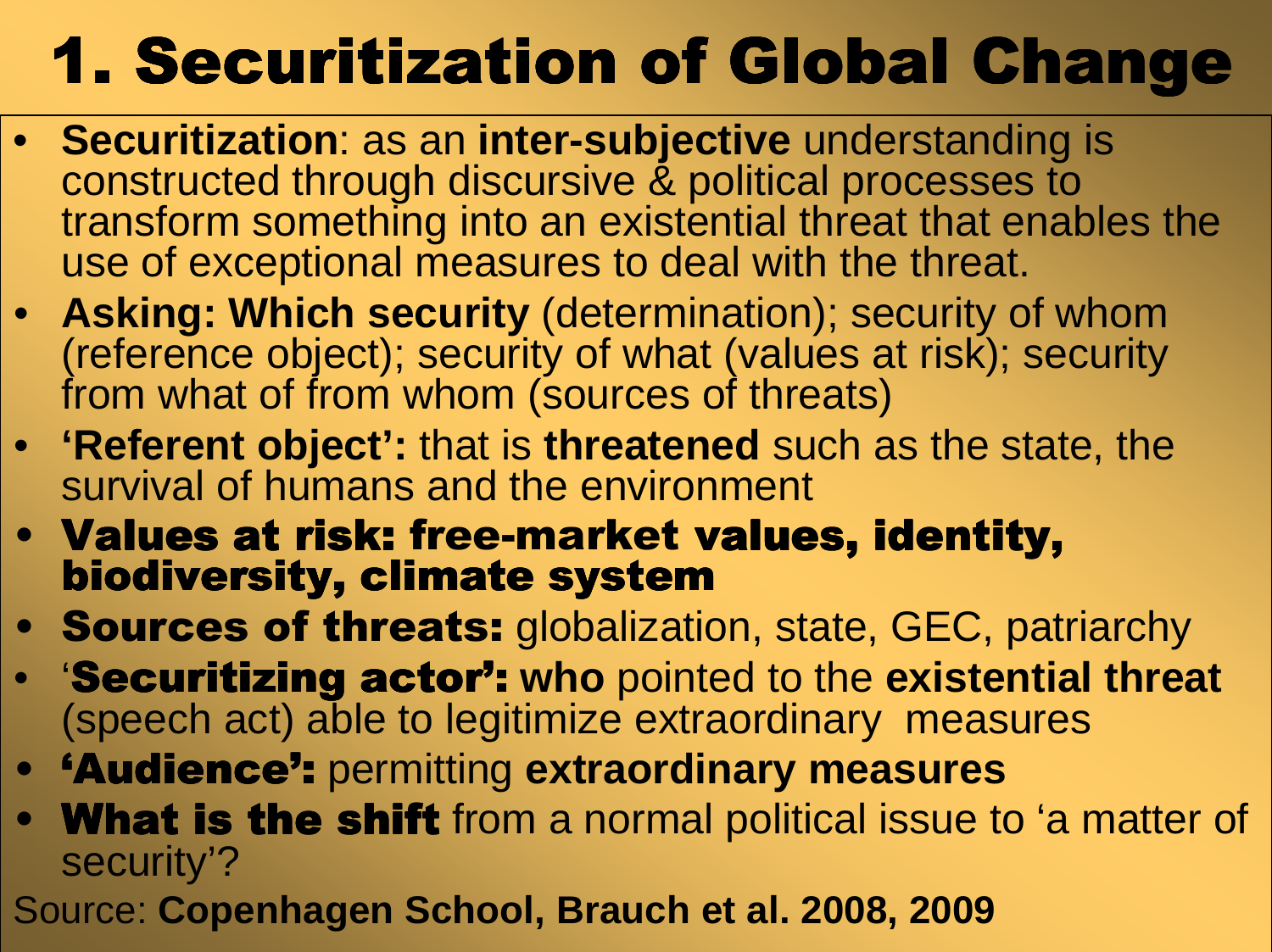#### Human, Gender, Environmental Security

| <b>Determina-</b><br>tion               | <b>Reference</b><br>object:                                      | <b>Value at</b><br>risk:                                                       | <b>Source(s) of</b><br>threat:                                                                                                                        |
|-----------------------------------------|------------------------------------------------------------------|--------------------------------------------------------------------------------|-------------------------------------------------------------------------------------------------------------------------------------------------------|
| <b>Which security?</b>                  | <b>Security of whom?</b>                                         | <b>Security of</b><br>what?                                                    | <b>Security from whom</b><br>or what?                                                                                                                 |
| <b>National security</b>                | <b>The State</b>                                                 | <b>Territorial</b><br><i>integrity</i>                                         | <b>State, substate actors</b>                                                                                                                         |
| <b>Human security</b>                   | Individual,<br>humankind                                         | <b>Survival of</b><br>humankind<br>people                                      | Natural events, state,<br>globalization                                                                                                               |
| <b>Environmental</b><br><b>security</b> | <b>Ecosystems, rural</b><br>and urban systems,<br>water and food | <b>Sustainability</b>                                                          | Humankind, natural<br>events                                                                                                                          |
| <b>Gender security</b>                  | <b>Gender relations,</b><br>indigenous people,<br>minorities     | Equity, identity,<br>social relations,<br>solidarity,<br>tolerance,<br>culture | <b>Patriarchy, totalitarian</b><br>institutions (élites,<br>governments, religious<br>fundamentalism,<br>dominant cultures),<br>intolerance, violence |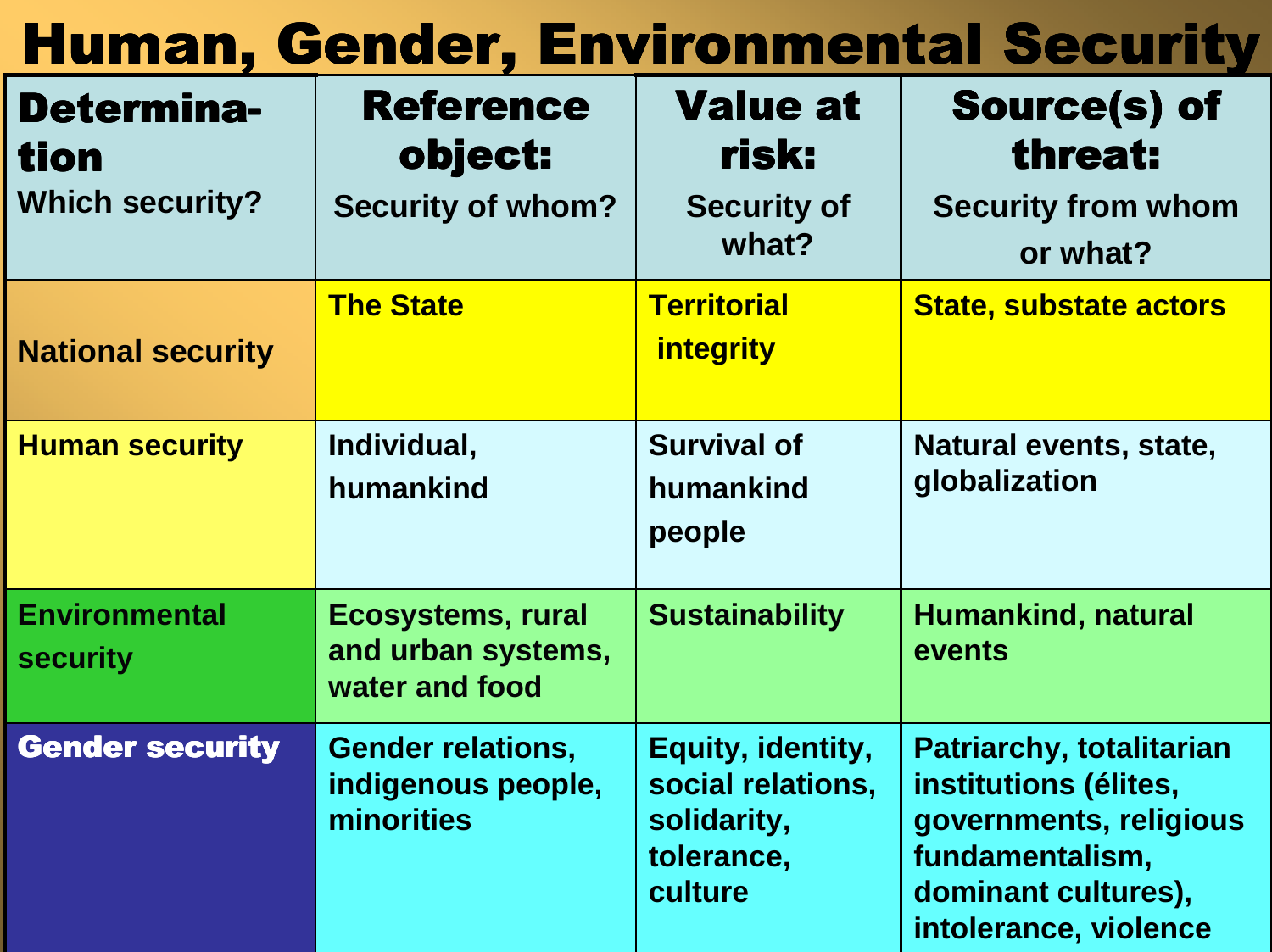#### 2. HUGE

- Human, Gender and Environmental Security (HUGE) combines a **wide gender concept** (vulnerable: including children, elders, indigenous and other vulnerable groups) **with a human-centeredfocus on environmental security and peace challenges**.
- HUGE analyzes the patriarchal, violent and exclusive structures within the family and society questioning the existing process of social representation-building and traditional role assignation between genders. HUGE asks for the obstacles to overcome the consolidated discrimination of women and poor, but also narrow feminist approaches of male-female opposition.
- • HUGE's '**human security**' includes equity, development and conflict resolution through social organization, specific governmental policies, private ethical investments and legal reinforcements by stimulating socio-political participation of women, young, elders and marginal.
- At the **international level** HUGE analyses the potential of free and equal access to world and regional markets and the limits due to existing trade distortions.
- • HUGE revises the obstacles for world solidarity to support poor countries with financial aid, technology and debt relief.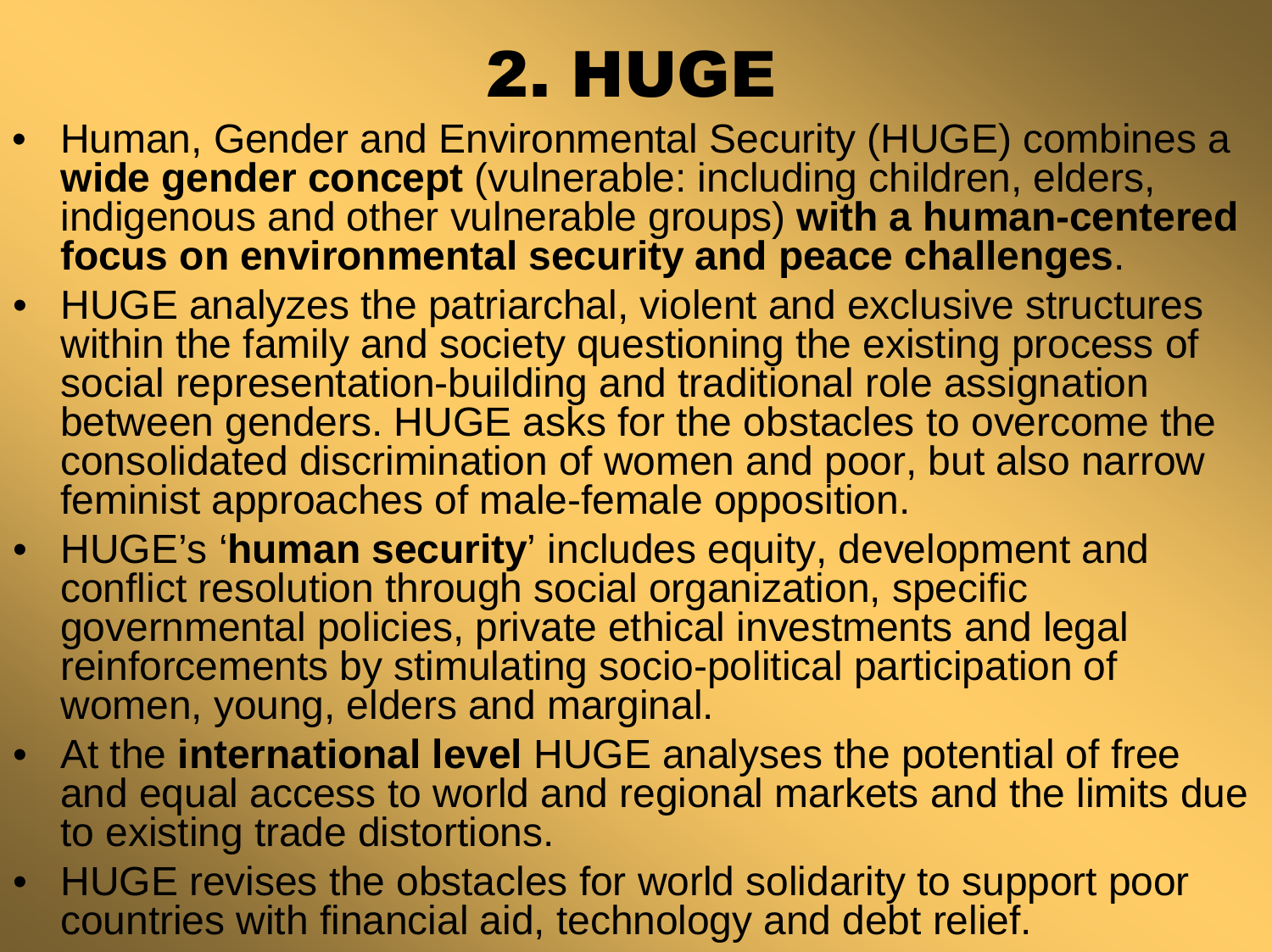- As a holist concept, the '**environmental security**' component of HUGE studies concerns of a healthy environment, integral management of natural resources,prevention and remediation practices that can reduce vulnerability from hazard impacts.
- As nonviolent conflict resolution is a central part of personal and social identity in a world where processes of unification and diversification are occurring quicker than ever in thepast history, human beings have a basic necessity to **simplify and to put order into complex realities through social comparison.** The upcoming systems of values, ideas and practices creates simultaneously processes of living together offering persons and groups the possibility to get familiarized with the social and material world, on behalf contradictory messages and behaviours.
- $\bullet$  HUGE analyses thus the consolidation of **participatory democracy and governance** with conflict prevention and peace-building; in summary the concept studies a 'huge'solidarity process of sustainable, equal and peaceful development.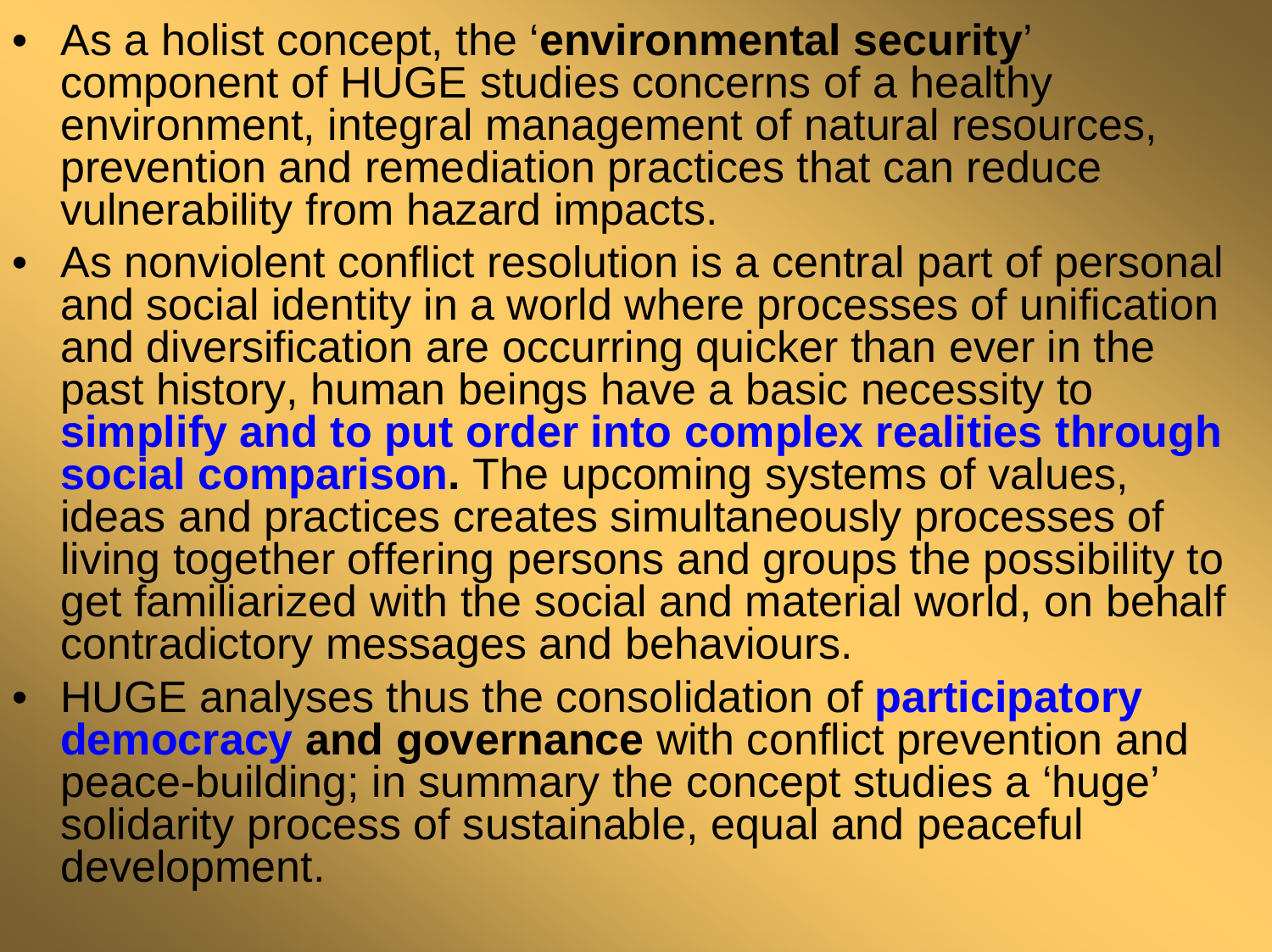#### 3. Obstacles: Social Vulnerability

- Social vulnerability is a **historical** and accumulative result of poverty and an **unequal access** to material & cultural consumption and power
- Increase susceptibility of a community or people confronted with extreme events; women headed households are at greater risk of hazard impacts & crises
- Poor women are at highest risk: **poverty has** women's face (82%; UNEP 2009)
- Hazard impacts **can empower** affected people and prepare them to cope with disasters and new risks: resilience-building.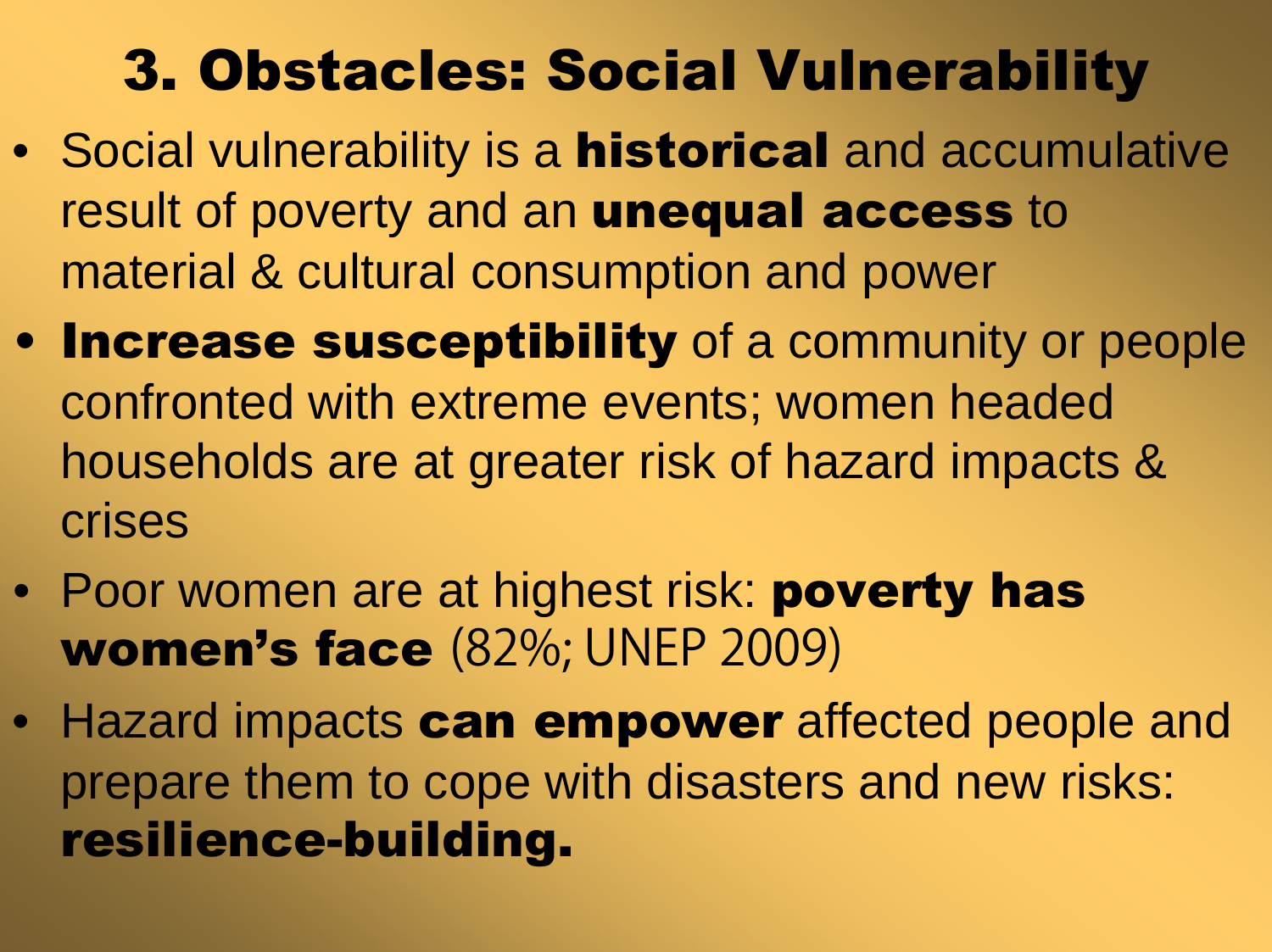#### 4. What is Gender Security?

- Refers to the process of socialization to "**become" a gendered** human being; a men or a women, depending on the position of the social structure.
- Gender security is **socially constructed.** The relations are linked to gender status–ethnicity/race, class, age and minorityin relation to the model of reference.
- **Equity and identity** are values at risk. The source of threat comes in first instance from the patriarchal hierarchical and violent order, characterized by exclusive, dominant, aggressive and authoritarian institutions such as non-democratic governments, churches and élites.
- The symbolic distribution of space and time assigns the male the **public sphere**: production, res publica, homo sapiens; and the **women the private**: reproduction, home, homo domesticus. The distribution of power acquires also generic forms and creates special risks and threats for women.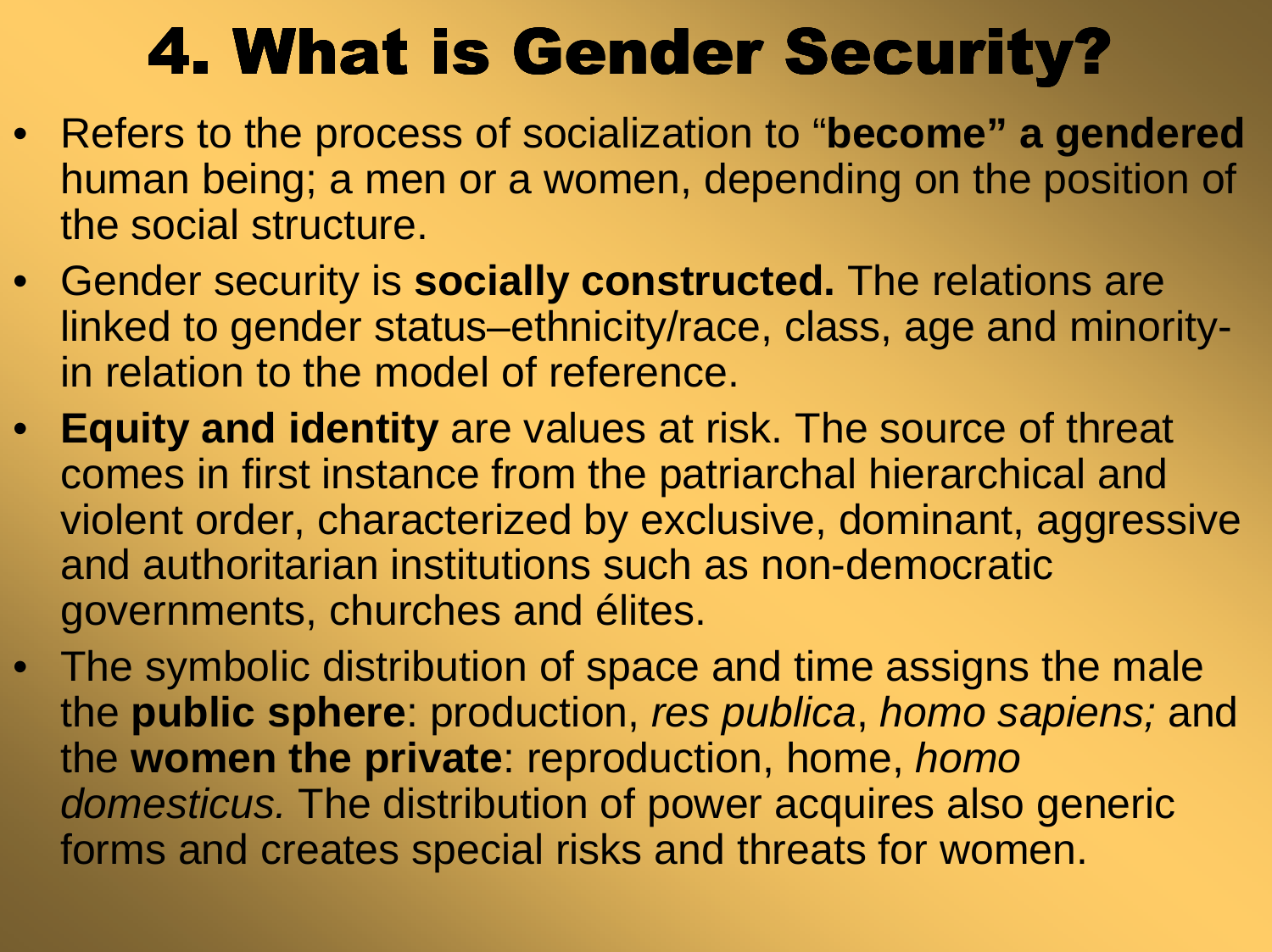#### Main Attributes of Social Identity

• **Thousands of years of experience have created a society in a specific socio-historic environment where** symbolic elements **have developed (class, ethnicity, age, religion, race, nationality). They are in permanent change, but its main attributes –**gender, sex **and** race**and the socioeconomic conditions –**rich, poor- **are stable. Each process of classification implies relations of identity; inclusion or rejection and exclusion, what constitutes the basis of any power exercise, discrimination and violence.**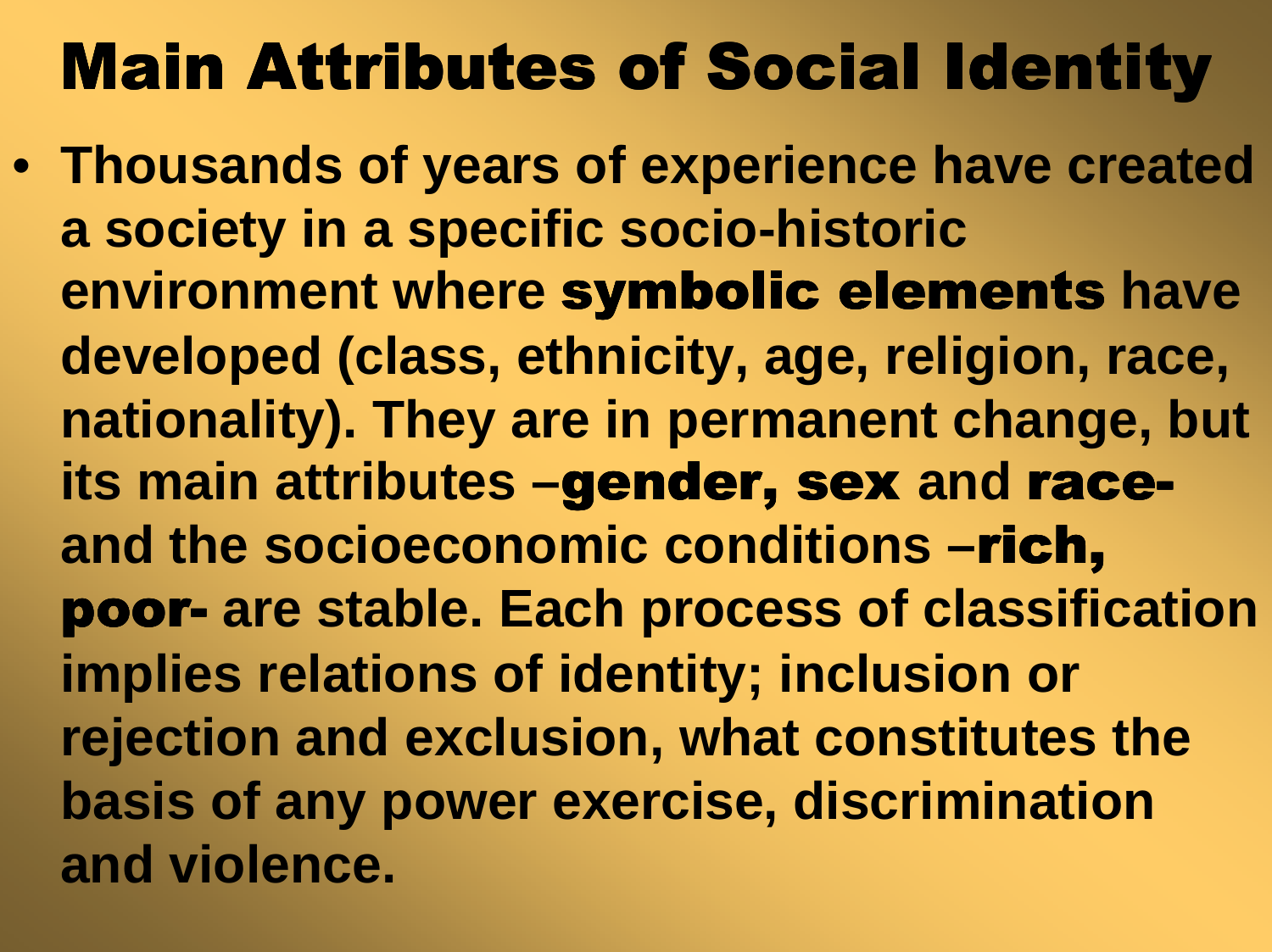### Social Representations

- "**Systems of values, ideas and practices"** create a **system of order that is** able to offer a person the possibility to get familiar with its social and material world.
- Communication within a community offers a **code of** common social interchange where several aspects of life, personal and collective history are classified without ambiguity (Moscovici, 1976: xiii).
- Social representations originate & change in **daily life**, where society is the thinking and acting system.
- The theory of social identity establishes a continuum between personal and social identity with a **processual**, relational, multidimensional, contextual and essentialist character.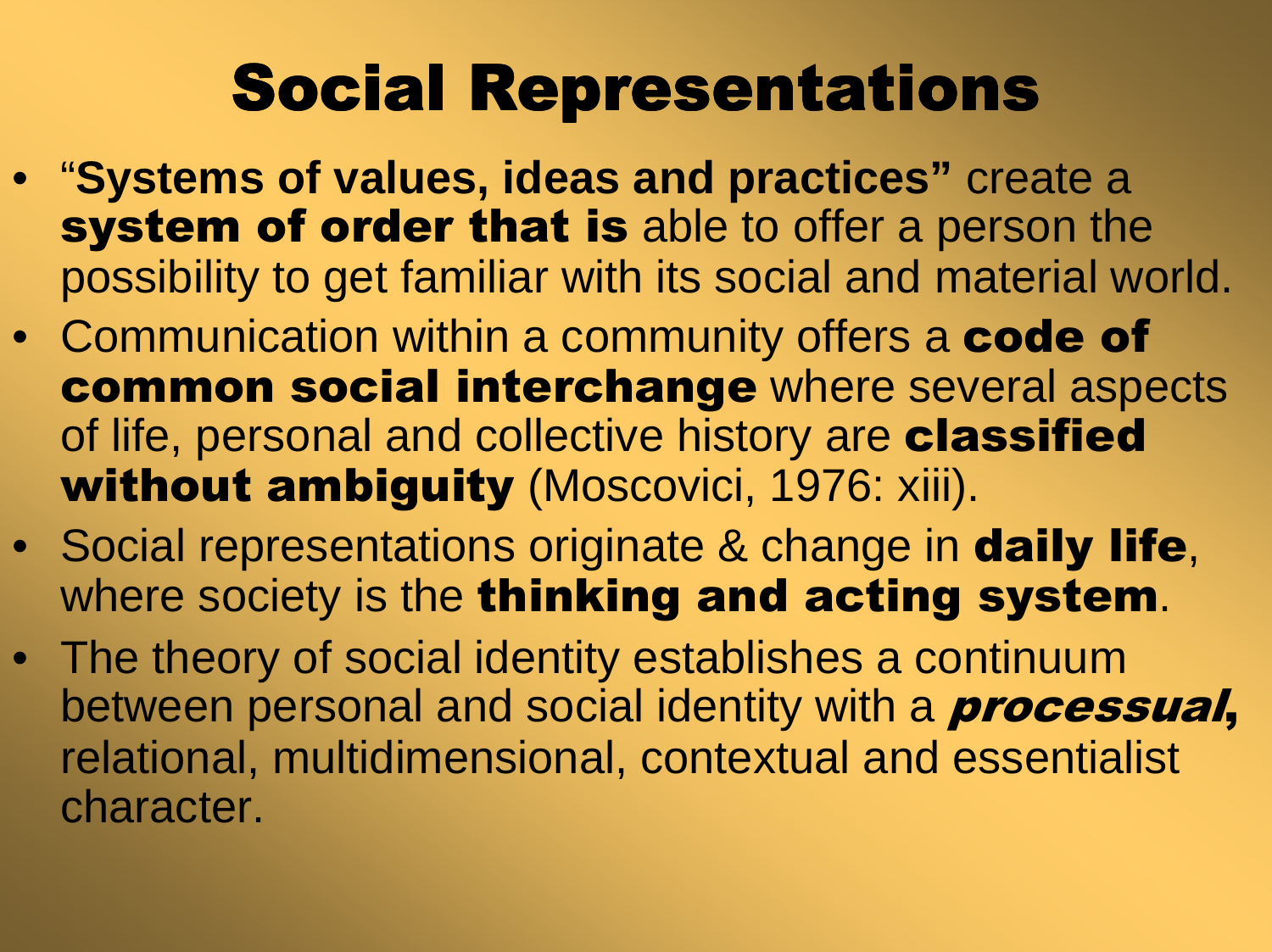# Obstacles to Human, Gender and Environmental Security: HUGE

- **Top-down policies:** unequal development processes,<br>environmental destruction, injustice, concentration of environmental destruction, injustice, concentration of wealth, and weak health, school and public security.
- Bottom-up: weak internal organization, unemployment,<br>cender violence, analphabetism, missing solidarity and gender violence, analphabetism, missing solidarity and training, hunger, illness and violent conflicts.
- Violent conflict resolution: intolerance; imposition<br>of authoritarian solutions, undemocratic decision, anathy of authoritarian solutions, undemocratic decision, apathy.

Alternative: A 'HUGE' solidarity process of sustainable and intra- and inter-generational equality and development, reinforced by international and local collaboration, solidarity and nonviolent conflict management and preventive risk reduction.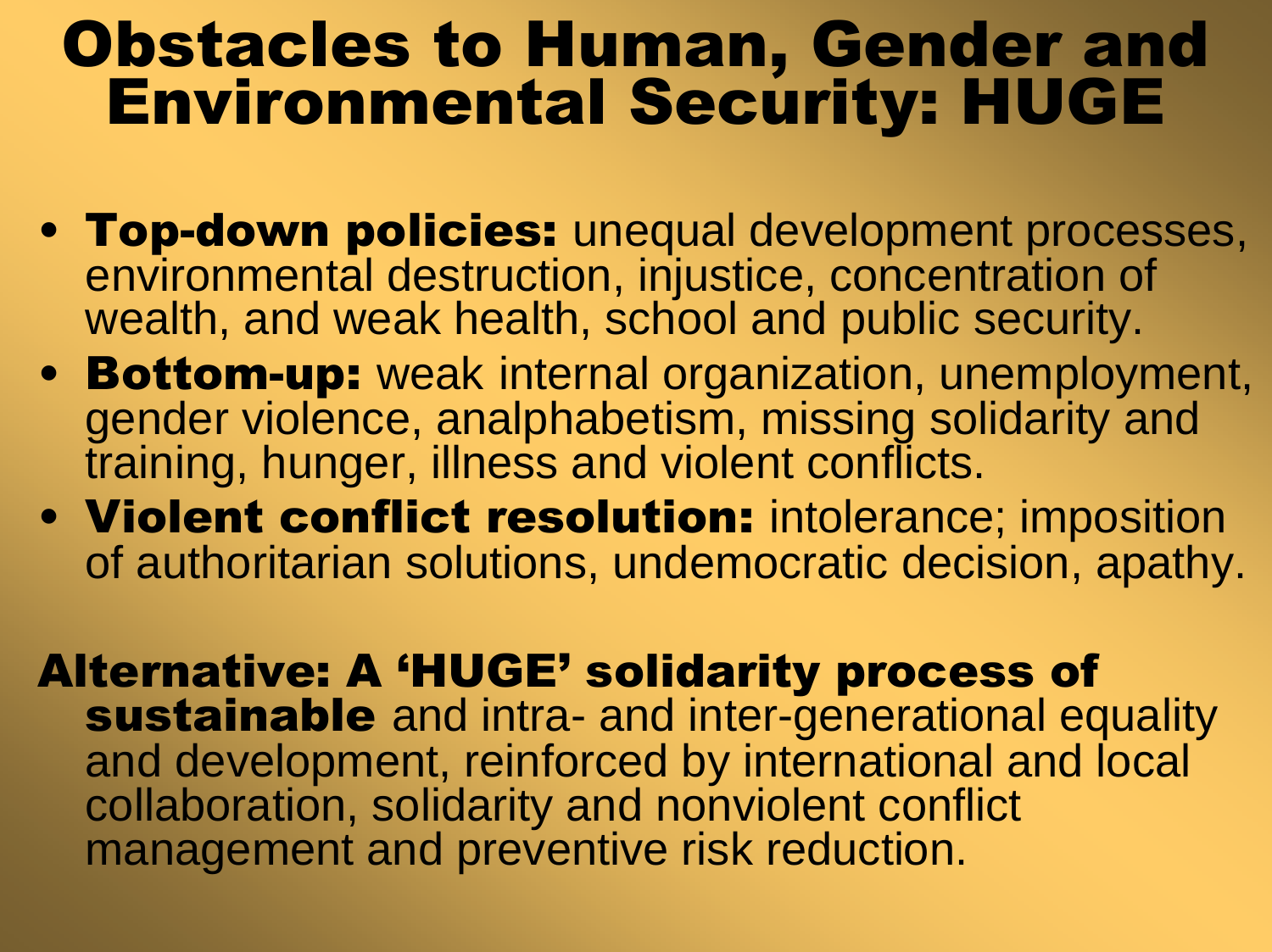#### 5. Holistic Sustainable Development

- 1. Non traditional threats to stability and for fulfilling MDG
- 2. Anticipation, early warning, prevention and preparation
- 3. Legal and financial disaster and risk management (top-down)
- 4. Empowerment and resilience-building (bottom up)
- 5. Environmentally-friendly and ethical businesses
- 6. Science and technology: green-house gases must be globally reduced 50% by 2050: small environmental businesses boost the local and national economy and create new jobs, industries and services
- 7. Decentralized systems of energy, often at small scale, are supplied with renewable energy sources (wind, solar-thermal, solar photovoltaic, sea and waves, biogas, biomass from waste, geothermal, hydro energy) and create local jobs and development
- 8. Guarantee of basic livelihood for the most vulnerable including health care, food sovereignty, education and training, democratic access to and sustainable use of natural resources, participative planning
- **9. Women are able to contribute to sustainable<br>Invelibedd water and food security** livelihood, water and food security.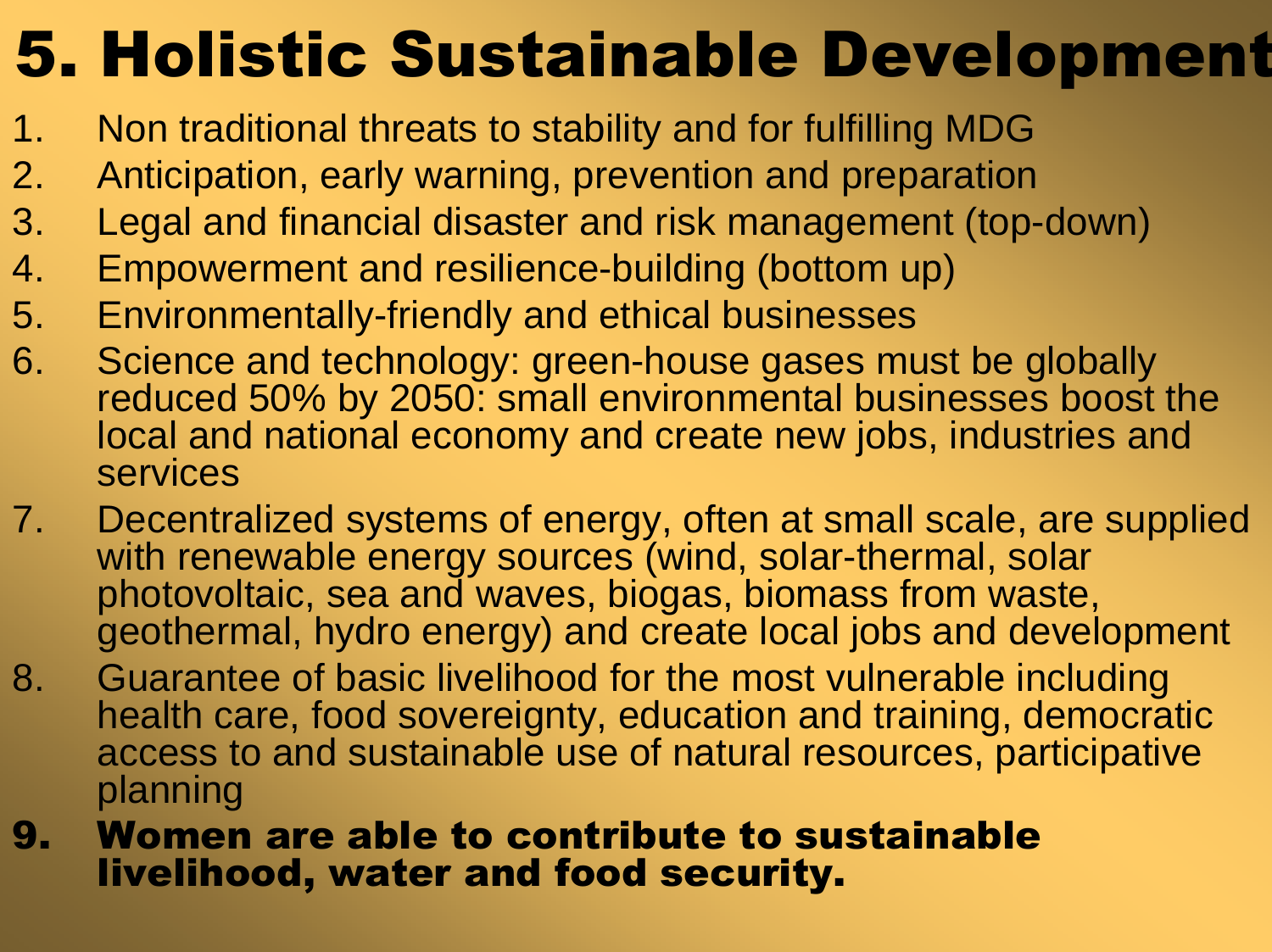#### **Patriarchal Hegemony has a Negative Influence on Solidarity**(i.e., as patriarchy increases, solidarity decreases)

? ? ? ? ? ? ? ? ? (-)

| <b>Sustainable</b><br>Human<br>Development?<br>has a<br><b>Negative</b><br>Influence on?<br><b>Patriarchy</b><br>(i.e., as human<br>integral<br>development<br>increases,<br>patriarchy<br>decreases) | Patriarchy<br><b>Mindset</b>               | <b>Solidarity</b><br><b>Ethos</b> | <b>Solidarity</b><br>has a<br><b>Positive</b><br>Influence on                                        |
|-------------------------------------------------------------------------------------------------------------------------------------------------------------------------------------------------------|--------------------------------------------|-----------------------------------|------------------------------------------------------------------------------------------------------|
|                                                                                                                                                                                                       | <b>Sustainable</b><br>Human<br>Development | Sustainability<br><b>Ethos</b>    | <b>Sustainability</b><br>(i.e., as solidarity<br>increases,<br>sustainability<br>increases)<br>$(+)$ |

(+)? ? ? ? ? ? ? ? ? **Sustainability has a Positive Influence on Human Development**(i.e., as sustainability increases, human development increases)

Source: Luis T. Gutierrez, 2008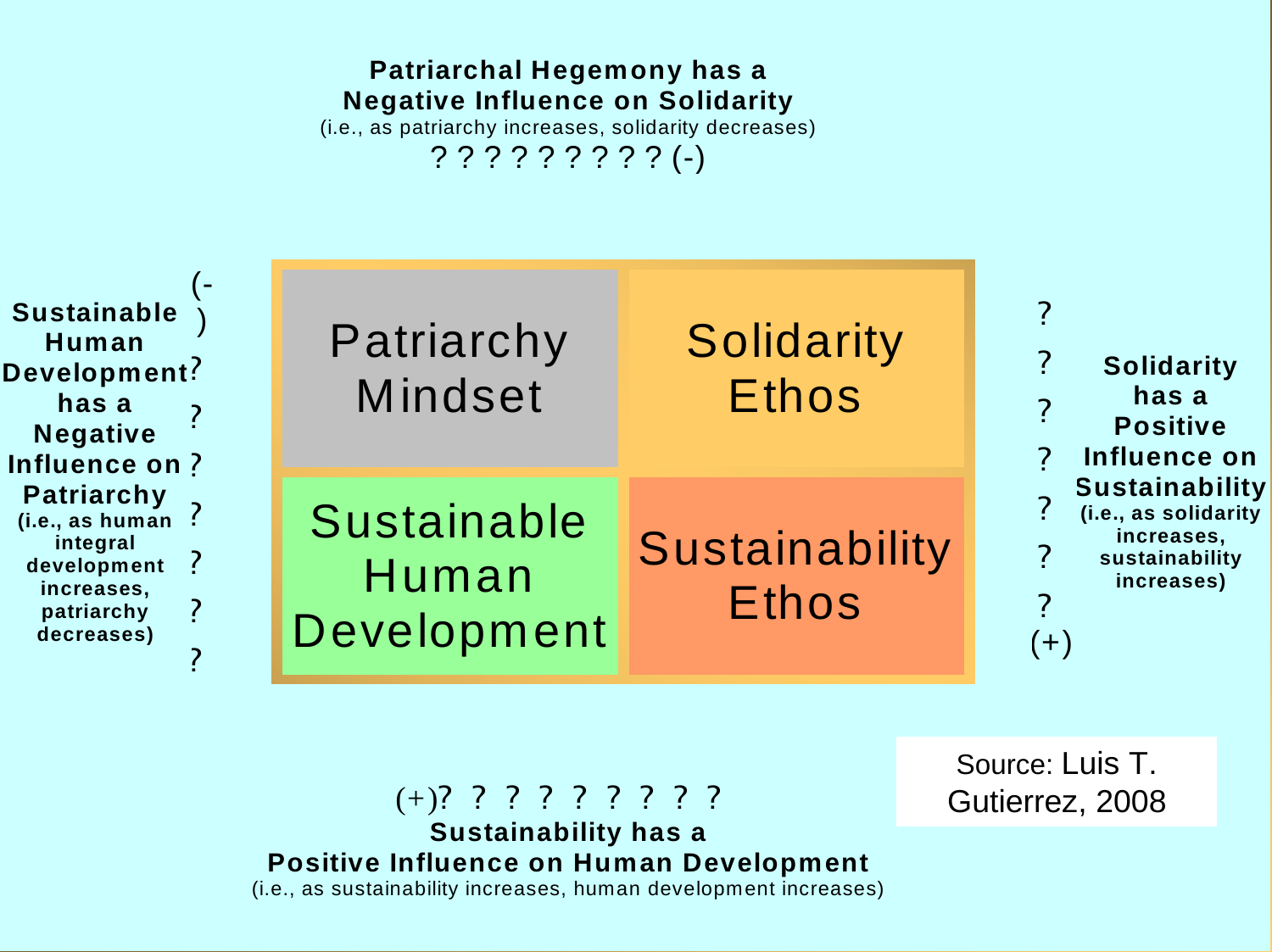#### 6. What is Sustainable Peace?

- '**Preventive diplomacy'** (Boutros Ghali) tries in a **preventive** way to avoid escalation and spreading of conflicts through politicalsolutions, widely used in Africa to support peaceful emancipation.
- Orient contributed to **nonviolence** where the 'ahimsa' concept signifies to do no harm to any living organism due to reincarnation and the development of the spirit.
- China's Taoism proposed a **harmony** among sky, earth, and humans generating cosmic energy which is the way to intelligence and fruitful life.
- • Indigenous societies, living in difficult environmental conditions, have also developed a **deep respect and unity** with nature
- Dark history of gender **discrimination**, intra-familial violence, feminicides, rape, trafficking of women and girls, aggression against women and children have created higher vulnerability of women; acceptance of UN Security Council Resolution 1325 that reinforced the ongoing gender mainstreaming in the UN bodies. Women are crucial for development and sustainable peace.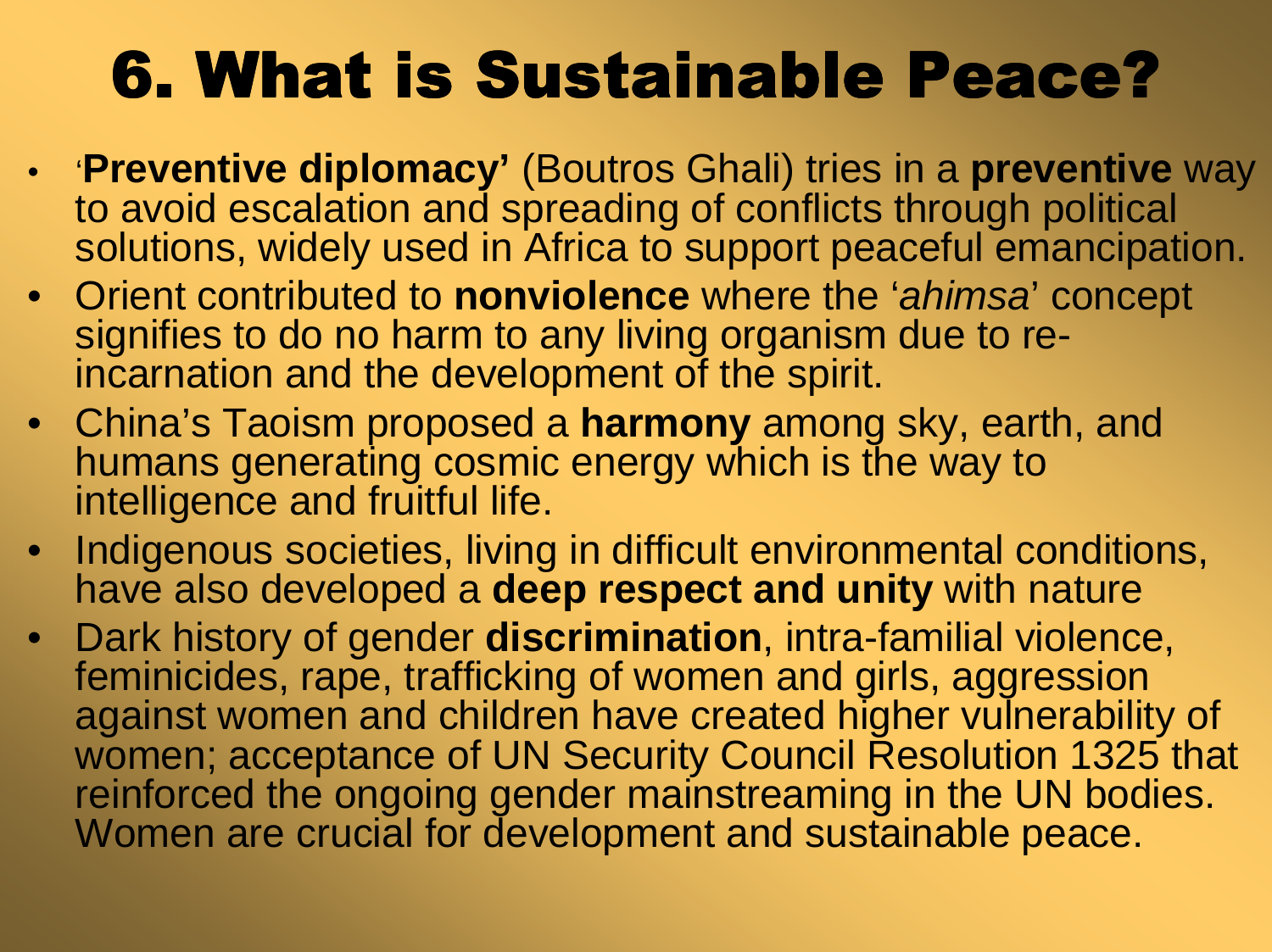#### Three phases of sustainable peace

- a) **preventive elements:** national and international organizations and regimes spread Western model of social, political and economic organization to warstricken and conflict-prone countries in the South; increase local resistance and produce rejection andgreater violence when not combined with development aid, debt relief, disaster aid, disaster risk reduction training, internal & transparent reorganization of governments
	- **Bottom-up:** local social movements improve food sovereignty, economy of solidarity, women'organizations, survival strategies for families & communities; economy of gift (Vaughan 1997, 2004). Interchange dominates over the monetary exchange and profit economy.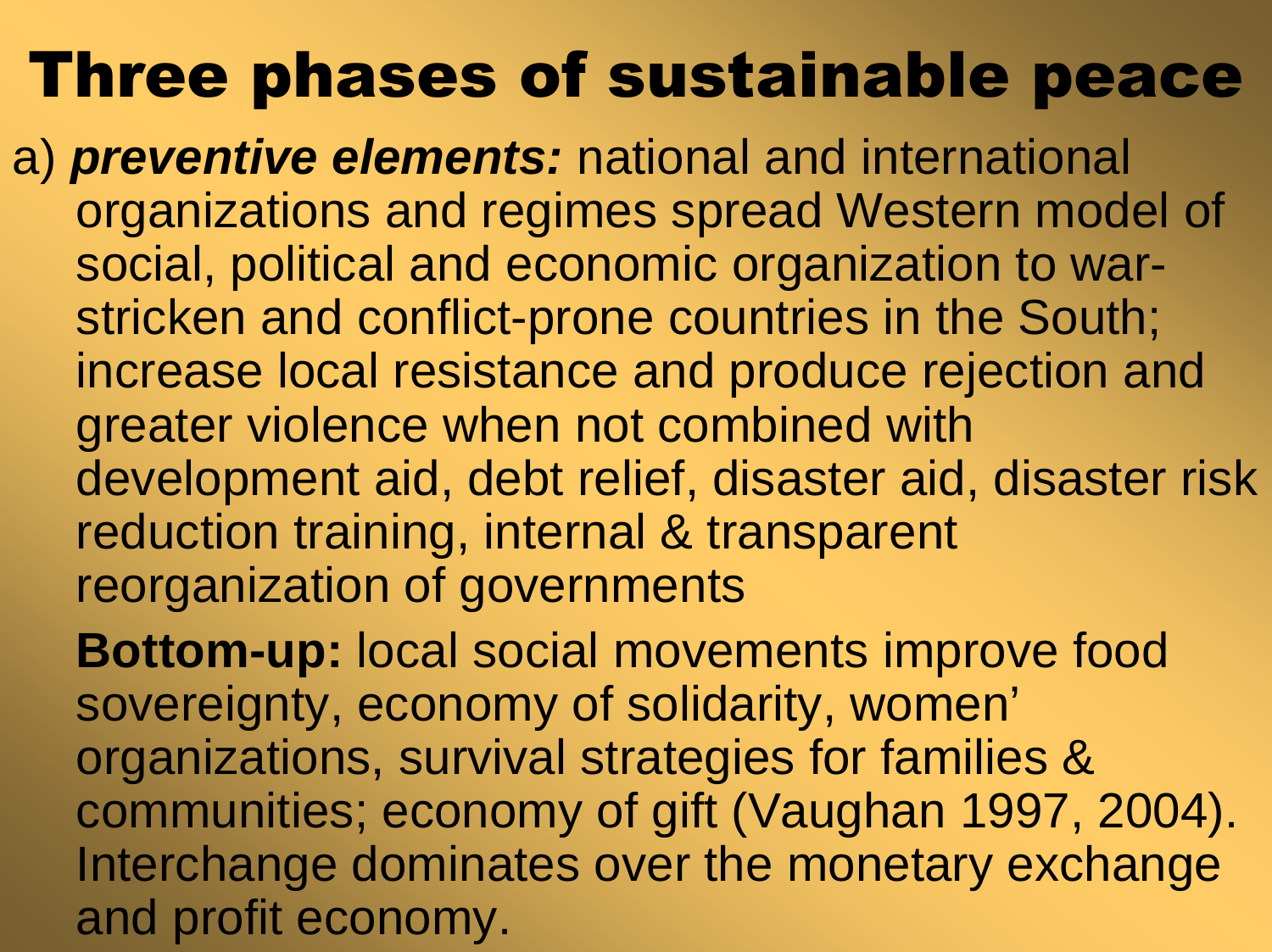#### **b) Peace-building process**

- **cessation of violence among groups in the conflict**; involvement of mass media, external mediators; agendasetting; secure places for negotiators; independent financial support and step-by-step agreements; close monitoring andevaluation of the results
- **bridging processes:** refugee camps; reconstruction of destroyed basic infrastructure; demilitarization of armed groups; truth commissions; return of internally displaced persons; economic opportunities; recovery of environmental pollution
- **elimination of violent threats:** landmines, small arms, illegal arms trade, kidnapping, rape and robbery
- **consciousness-rising process** where a respectful equilibrium between humans and natures is trained and accepted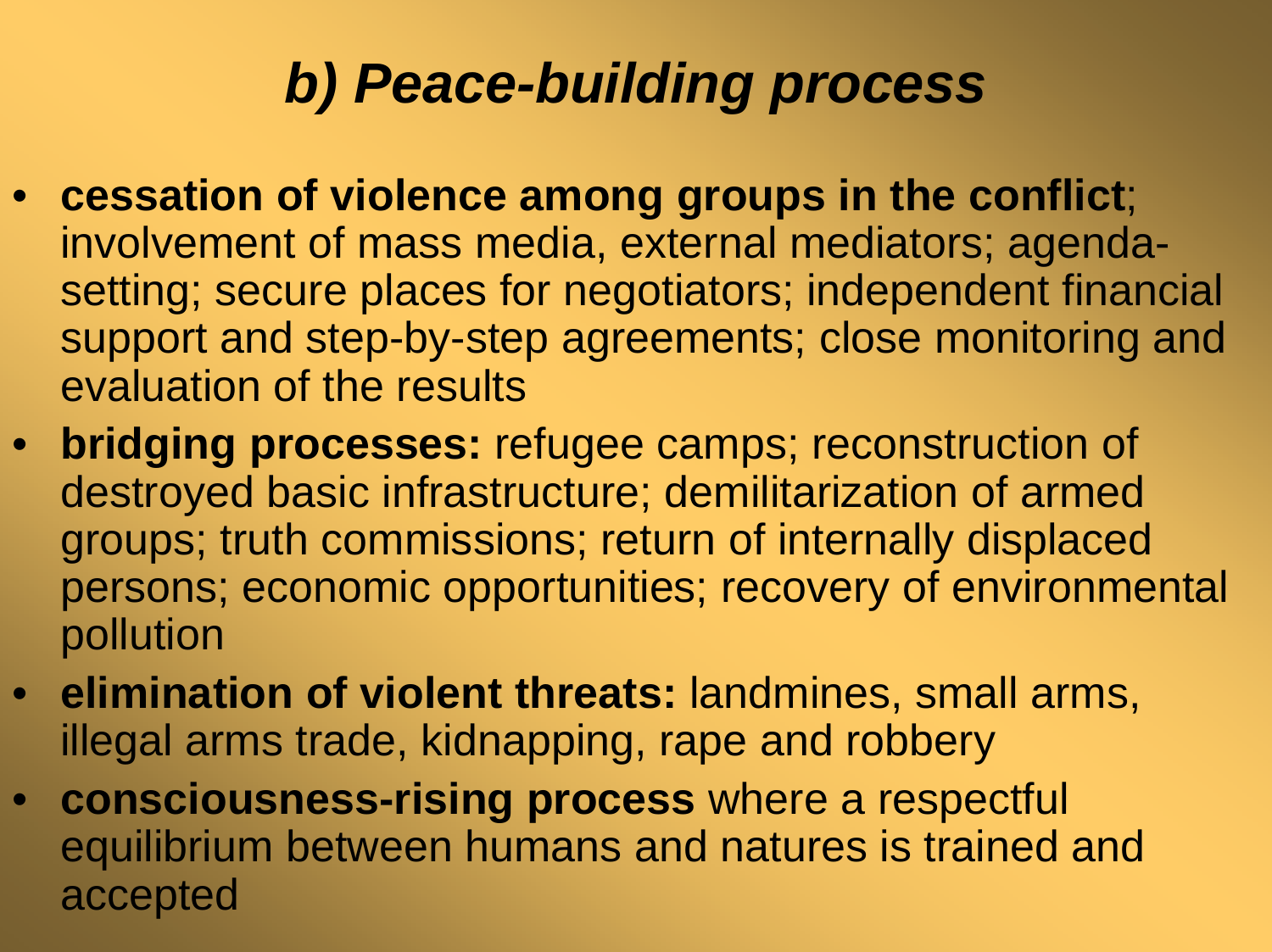#### **c) Consolidation of a culture of sustainable peace**

**Consolidation of civil institutions & government,return to normality**, reintegration of the military and guerrillas in civil activities, strengthening of police forces, establishment of legally based private businesses with job creation; food, water and public health services; reestablishment of the transport, banking and communication infrastructure (ports, airports and train stations); development of political parties and democratic elections.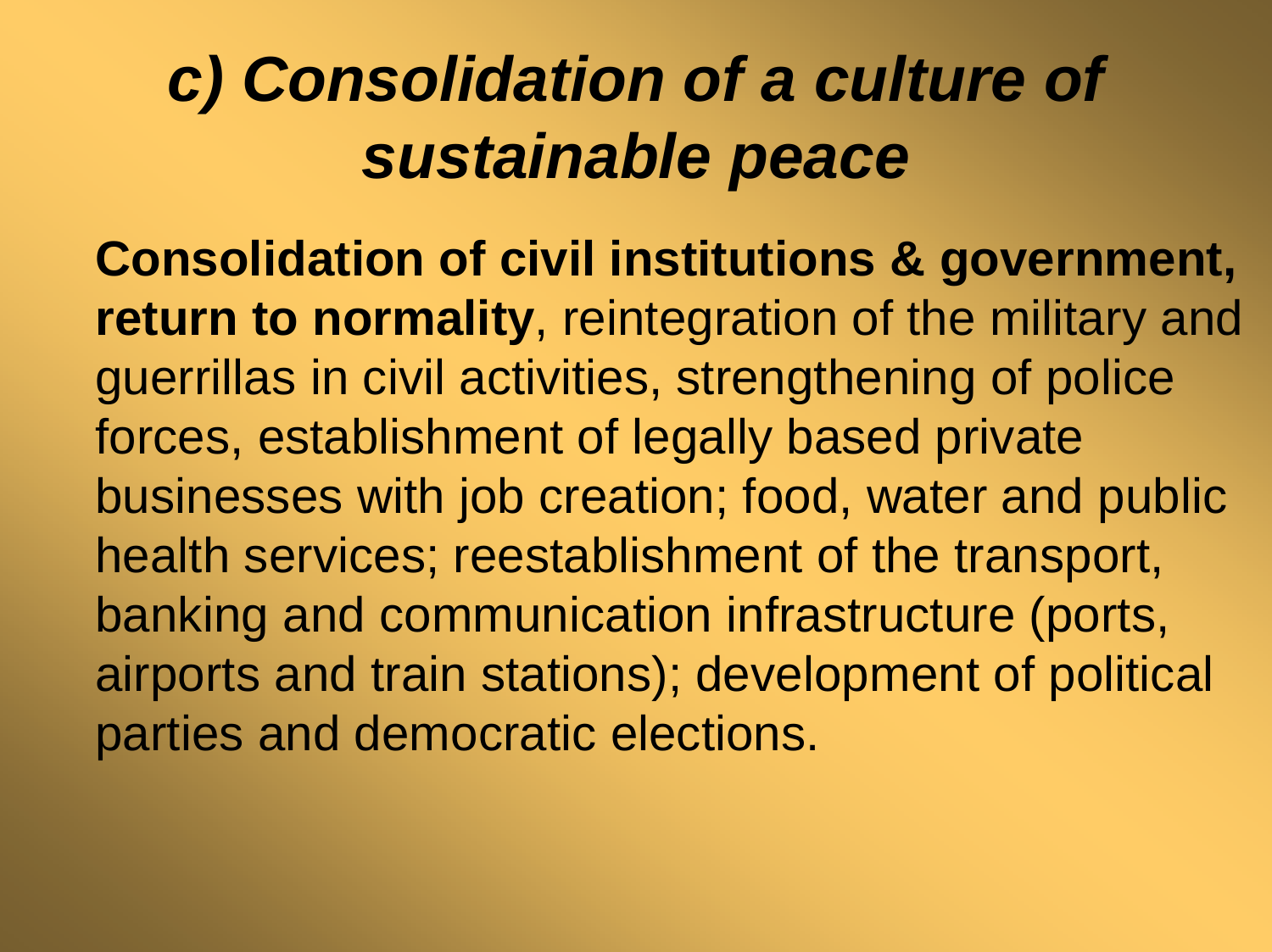#### 7. Conclusions

- **1. Global security challenges** posed by GEC are urgent and women play a key relative and regular and vector and regular and vector and regular and vector and regular and vector and regular and vector and regular and vec key role in adaptation, mitigation and resilience-building.
- 2. An integrated policy perspective (strengthen governments, relief agencies,<br>socio-environmental organizations, peace activities and conflict resolution socio-environmental organizations, peace activities and conflict resolution<br>groups, technology and businesses) can **overcome the gaps what**<br>we may alsing and what is happening at the poliou level. women are doing and what is happening at the policy level.
- 3. Coordinated **stakeholders and transdisciplinary approaches** are able to mitigate negative outcomes and social failures.
- **4. No simple solution exists:** biofuel from grains has created more hunger; from waste biofuel avoids food and energy insecurity.
- **5. Forests are habitat of wild fauna, flora** and restoring them mitigate the GHG and reduce health risks.
- 6. Corral reefs, mangroves, swamps and wetlands **mitigate disasters** and host great biodiversity.
- 7. The **complexity of GEC** requires adaptation, social agreements and a **new ethic** for production and consumption.
- 8. The future is becoming **more complex and highly uncertain**. Technology itself is becoming a factor for risk (Beck). Everyone will have to learn to live with new risks, uncertainty and complex threats, where diversity, openness and solidarity will be the most important parameter for survival of humanity and the Earth.